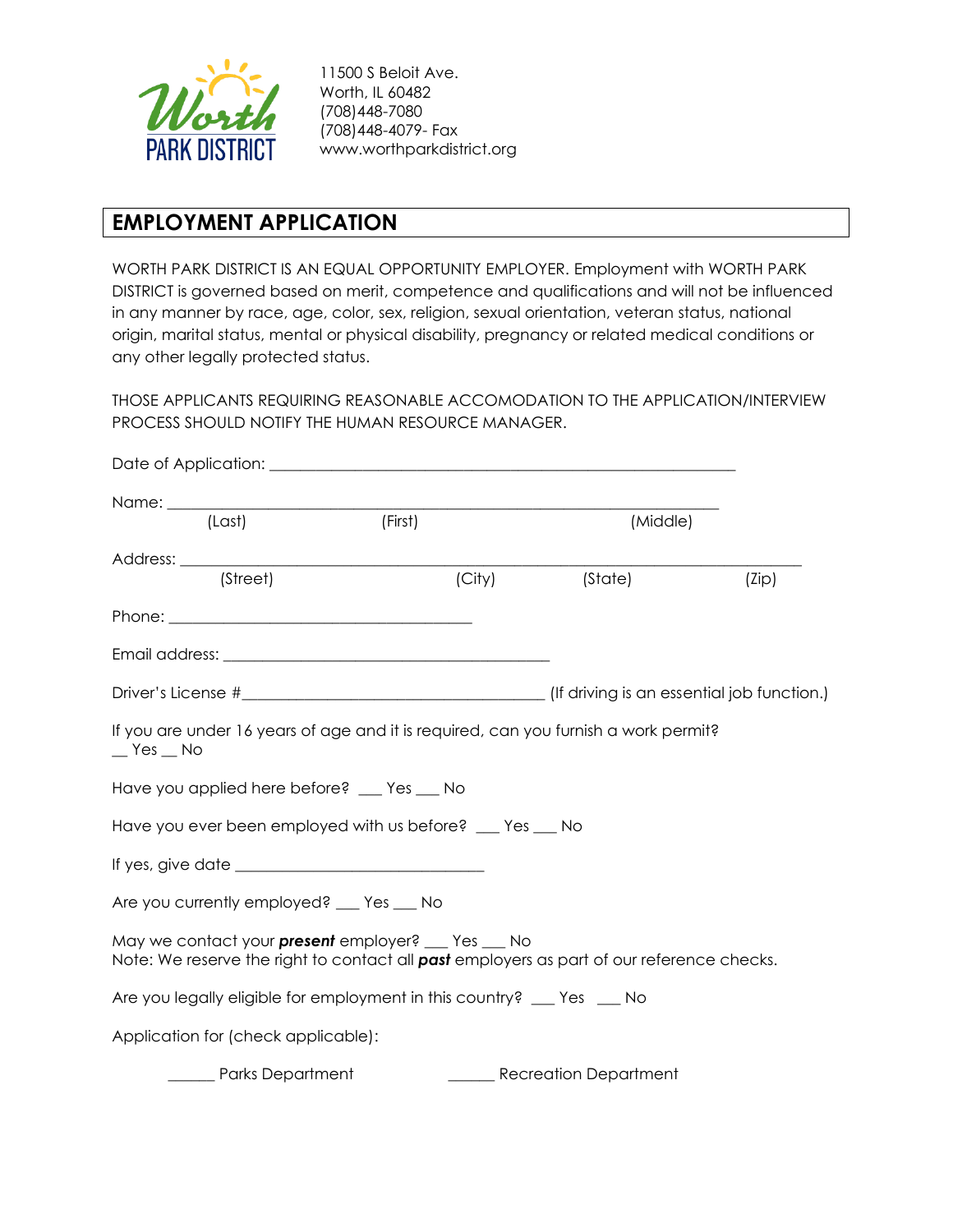| Available for: _______ Part-time Employment ______ Full-time Employment ______ Seasonal |  |  |  |  |
|-----------------------------------------------------------------------------------------|--|--|--|--|
|                                                                                         |  |  |  |  |
| Will you be able to meet the attendance requirements of the position? __ Yes __ No      |  |  |  |  |
| Are you willing to work overtime as required? ______ Yes ______ No                      |  |  |  |  |
| Position applied for:                                                                   |  |  |  |  |
|                                                                                         |  |  |  |  |
| Are you currently on "lay-off" status and subject to recall? __ Yes __ No               |  |  |  |  |

## **EDUCATIONAL BACKGROUND (fill in below):**

| <b>EDUCATION</b>                       | <b>SCHOOL</b><br>Name/<br>Location | <b>Number of Years</b><br>Completed | <b>MAJOR</b> | YES/NO<br>Degree/<br>Diploma |
|----------------------------------------|------------------------------------|-------------------------------------|--------------|------------------------------|
| High<br>School                         |                                    |                                     |              |                              |
| College/<br><b>University</b>          |                                    |                                     |              |                              |
| Other<br>Training,<br><b>Education</b> |                                    |                                     |              |                              |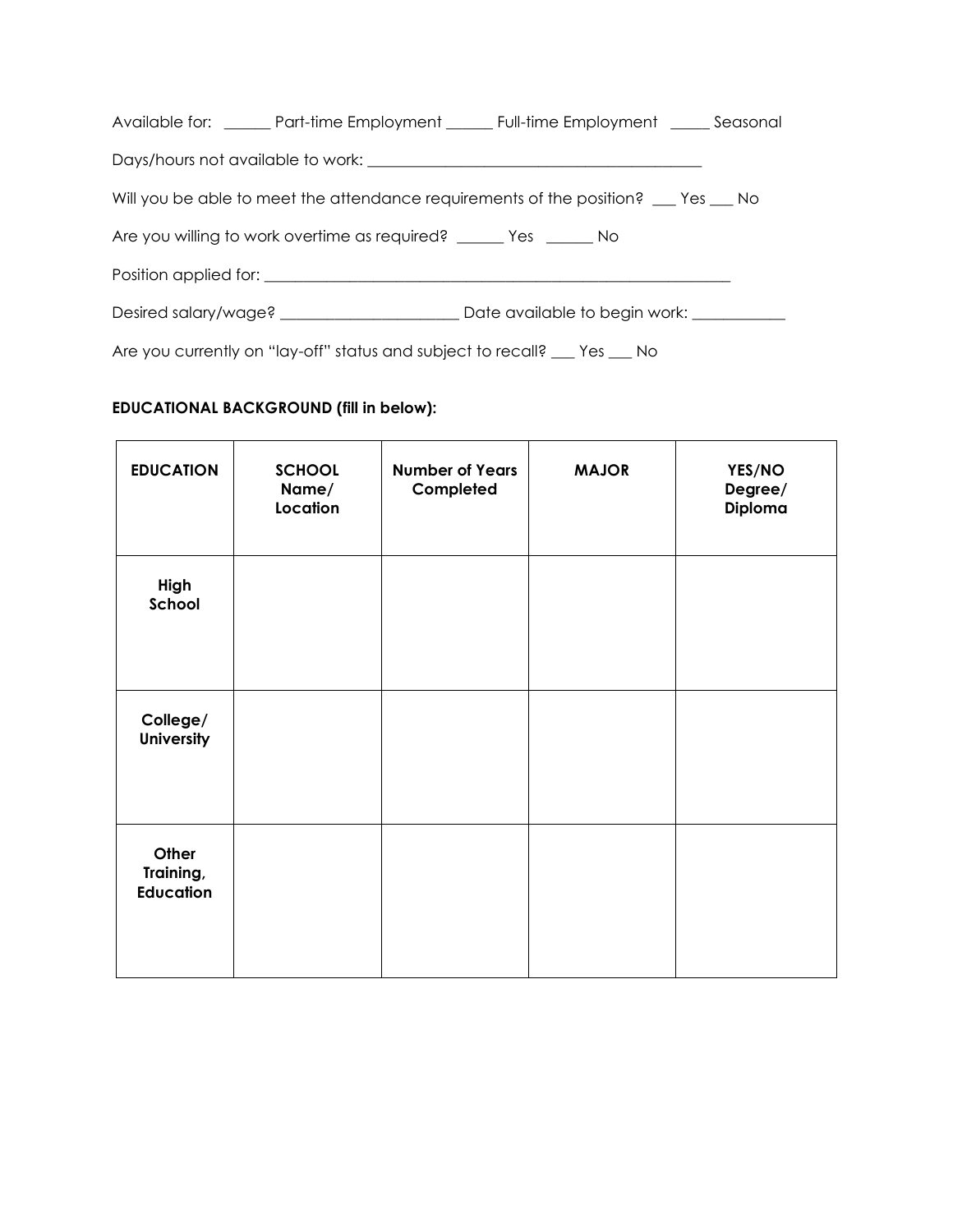### **WORK HISTORY (fill in below, beginning with most current employment).**

| Most recent employer         | Address | Phone                    |
|------------------------------|---------|--------------------------|
| Date started                 |         | <b>Starting Position</b> |
| Date left                    |         | Position on leaving      |
| Name and title of supervisor |         |                          |
| Description of duties        |         | Reason for leaving       |
|                              |         |                          |
|                              |         |                          |
| Employer                     | Address | Phone                    |

| <b>EITIPIOYEI</b>            | AUUIUSS | LINIA.                   |
|------------------------------|---------|--------------------------|
| Date started                 |         | <b>Starting Position</b> |
| Date left                    |         | Position on leaving      |
| Name and title of supervisor |         |                          |
| Description of duties        |         | Reason for leaving       |

## **NOTE: Please explain any gaps in employment.**

**Please list skills, licenses, training, etc., applicable to the position for which you are applying:**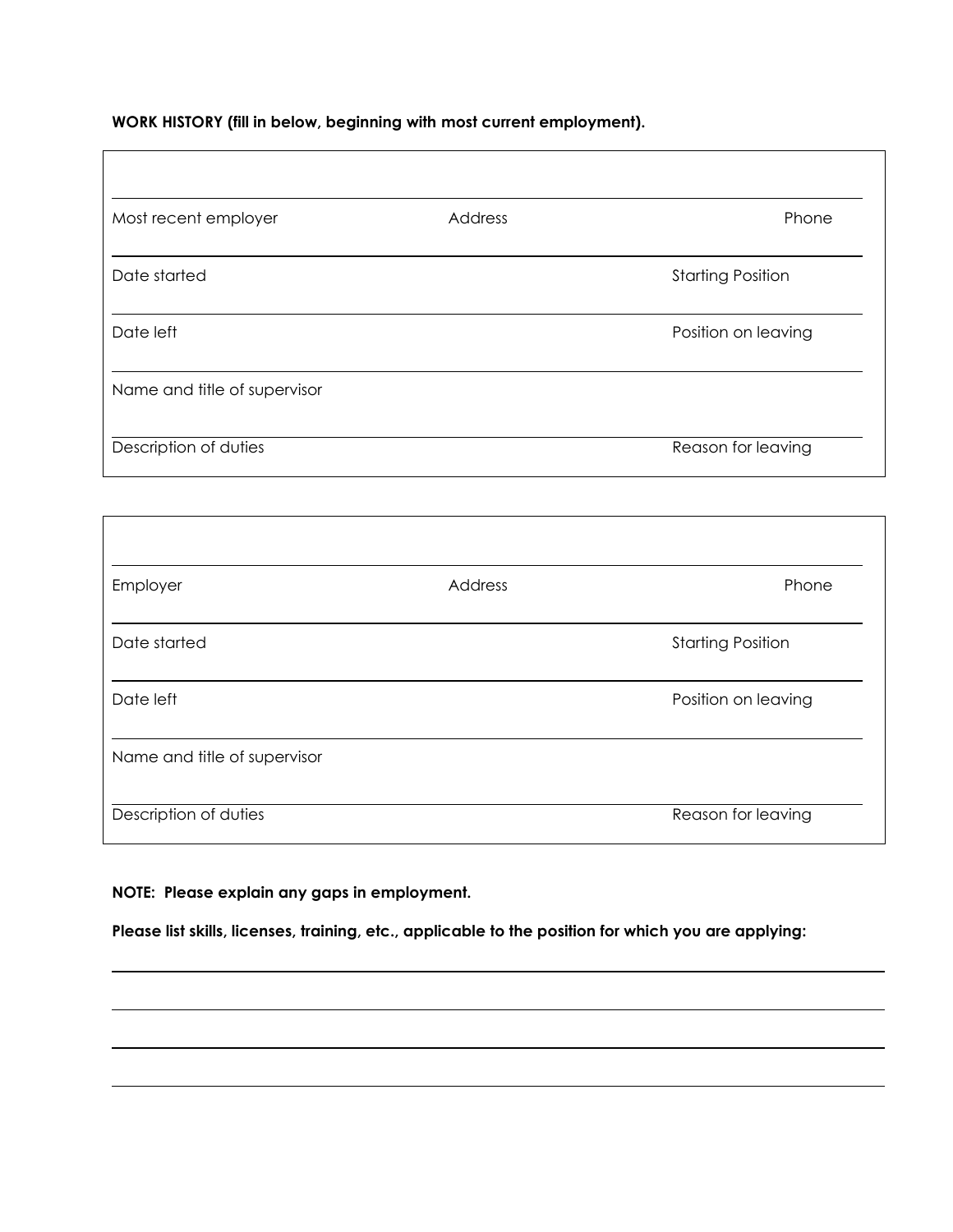Note to Applicants: **DO NOT ANSWER THIS QUESTION UNLESS YOU HAVE BEEN INFORMED ABOUT THE ESSENTIAL REQUIREMENTS OF THE JOB FOR WHICH YOU ARE APPLYING. YOU MAY OBTAIN A COPY OF THE JOB DESCRIPTION AT THE FRONT OFFICE.** 

Are you capable of performing in a reasonable and safe manner, with or without reasonable accommodation, the essential job duties for the job or position for which you have applied?

Yes No

#### **APPLICANT'S CERTIFICATION AND AGREEMENT**

*I CERTIFY THAT ALL THE INFORMATION SUBMITTED BY ME ON THIS APPLICATION IS TRUE AND COMPLETE, AND I AUTHORIZE INVESTIGATION OF ALL STATEMENTS CONTAINED IN THIS APPLICATION FOR EMPLOYMENT AS MAY BE NECESSARY IN ARRIVING AT AN EMPLOYMENT DECISION AND HEREBY RELEASE AND WAIVE ANY CLAIM AGAINST THE PARK DISTRICT THAT MAY ALLEGEDLY ARISE FROM SUCH INVESTIGATION. I FURTHER UNDERSTAND THAT IF ANY FALSE INFORMATION, OMISSIONS, OR MISREPRESENTATIONS ARE EITHER CONTAINED IN MY APPLICATION OR GIVEN DURING ANY INTERVIEW AND ARE DISCOVERED, MY APPLICATION MAY BE REJECTED AND, IF I AM EMPLOYED, MY EMPLOYMENT MAY BE TERMINATED AT ANY TIME. IN CONSIDERATION OF MY EMPLOYMENT, I AGREE TO CONFORM TO THE PARK DISTRICT'S RULES AND REGULATIONS, AND I AGREE THAT MY EMPLOYMENT IS "AT-WILL" AND MY EMPLOYMENT AND COMPENSATION CAN BE TERMINATED, WITH OR WITHOUT CAUSE, AND WITH OR WITHOUT NOTICE, AT ANYTIME, AT EITHER MY OR THE PARK DISTRICT'S OPTION. I ALSO UNDERSTAND AND AGREE THAT THE TERMS AND CONDITION OF MY EMPLOYMENT MAY BE CHANGED, WITH OR WITHOUT CAUSE, AND WITH OR WITHOUT NOTICE AT ANY TIME BY THE PARK DISTRICT.*

This application for employment shall be considered active for a period not to exceed 45 days. Any applicant wishing to be considered for employment beyond this time should inquire as to whether applications are being accepted at that time.

I understand the Park District is required by state statute [70 ILCS 1205/8-23] to obtain criminal conviction information concerning applicants and shall perform a criminal background check for applicants for all positions, including the position for which you have applied. Pursuant to said statute, certain convictions shall automatically disqualify the applicant from consideration for working for the Park District. All other convictions shall not automatically disqualify the applicant from consideration, but rather, the conviction will be considered in relationship to the specific job. Applicants are not obligated to disclose sealed or expunged records of conviction. Further, the Park District complies with all aspects of the Illinois Human Rights Act and other applicable laws regarding, for instance, requirements for pre-adverse action notices, adverse action notices and interactive discussions to determine the relevance of convictions to the job position.

I understand the Worth Park District requires criminal background checks for all applicants for all positions who are given a conditional offer of employment, including the position for which you have applied. Convictions shall not automatically disqualify the applicant from consideration, but rather, the conviction will be considered in relationship to the specific job. Applicants are not obligated to disclose sealed or expunged records of conviction. Further, the Park District complies with all aspects of the Illinois Human Rights Act and other applicable laws regarding, for instance, requirements for pre-adverse action notices, adverse action notices and interactive discussions to determine the relevance of convictions to the job position.

I understand that if I am hired, I will be required to provide proof of identity and information for compliance with the Immigration Reform and Control Act.

| Applicant's Signature |  |
|-----------------------|--|
|-----------------------|--|